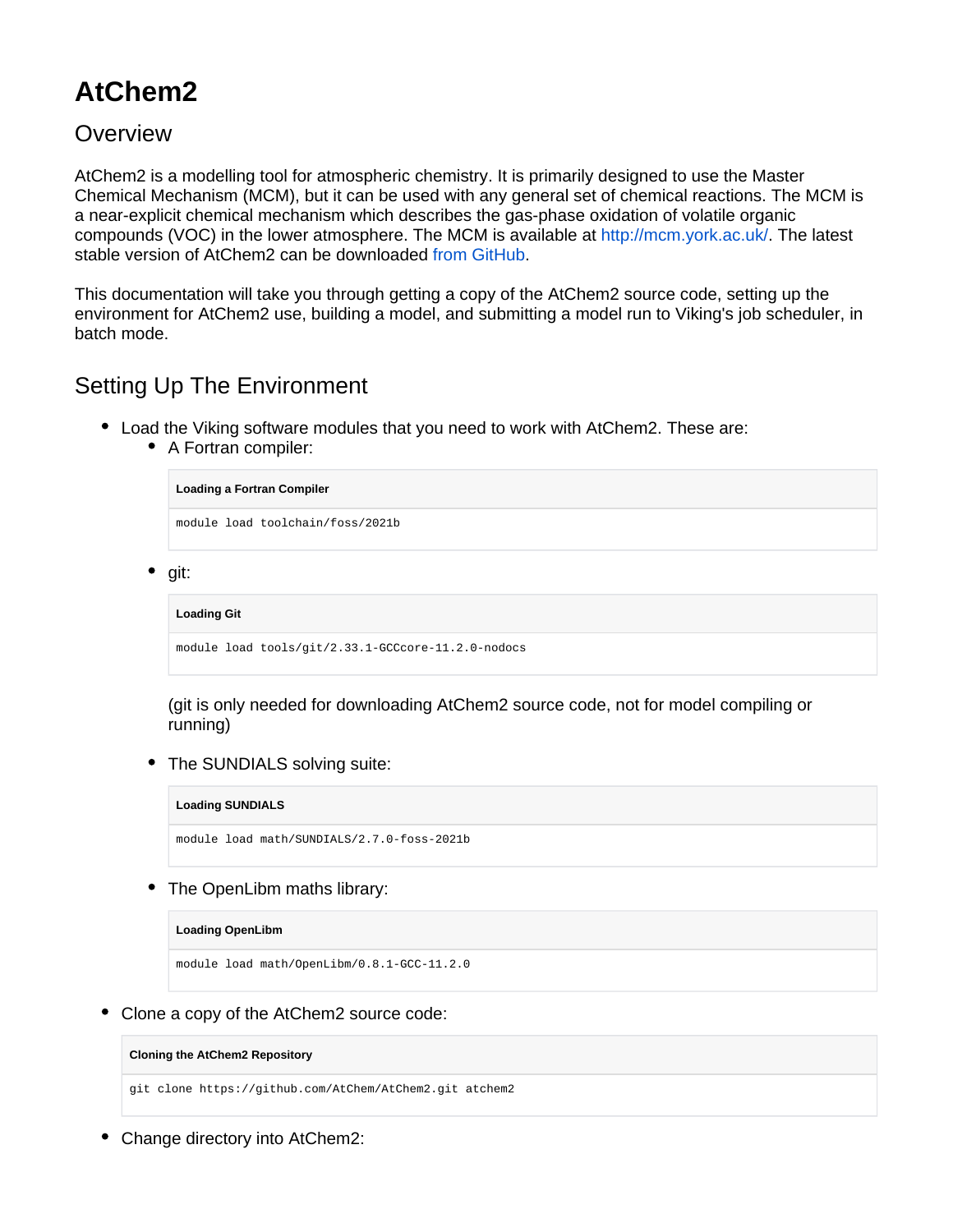| <b>Moving Into AtChem2</b> |  |
|----------------------------|--|
| cd atchem2                 |  |

At this point, the environment is set up and you are ready to build an AtChem2 model.

### Building a Model

The 'Installation, Setup, and Execution' section of the [AtChem2 README](https://github.com/AtChem/AtChem2/blob/master/README.md) describes the process of building a model, which will be paraphrased here.

1. Make a copy of the AtChem2 Makefile template into a new Makefile - this will be used by the model build script to compile the model:

```
Copying The AtChem2 Makefile Template
$ cp tools/install/Makefile.skel ./Makefile
```
(If you're interested in learning more about what a Makefile is, see [here](https://www.gnu.org/software/make/))

2. Open the *Makefile* in a text editor (if you're not sure how to do this, see [here\)](https://swcarpentry.github.io/shell-novice/03-create/index.html#create-a-text-file), and change the values of the CVODELIB and OPENLIBMDIR to correspond with the Viking module environment, i. e:

```
Editing The AtChem2 Makefile
CVODELIB = cvode/lib
OPENLIBMDIR = openlibm-0.4.1
```
### becomes:



3. Run the AtChem2 build script, giving it the location of a [FACSIMILE](https://www.mcpa-software.com/) format mechanism with which to build your model (for this example, we are using the test mechanism supplied with AtChem2):

**Running the AtChem2 Build Script**

\$ ./build/build\_atchem2.sh mcm/mechanism\_test.fac

You will see some text describing what this process is doing, as well as some compiler warnings don't worry about these! If this process completes successfully, you should now have an AtChem2 executable file in the current directory.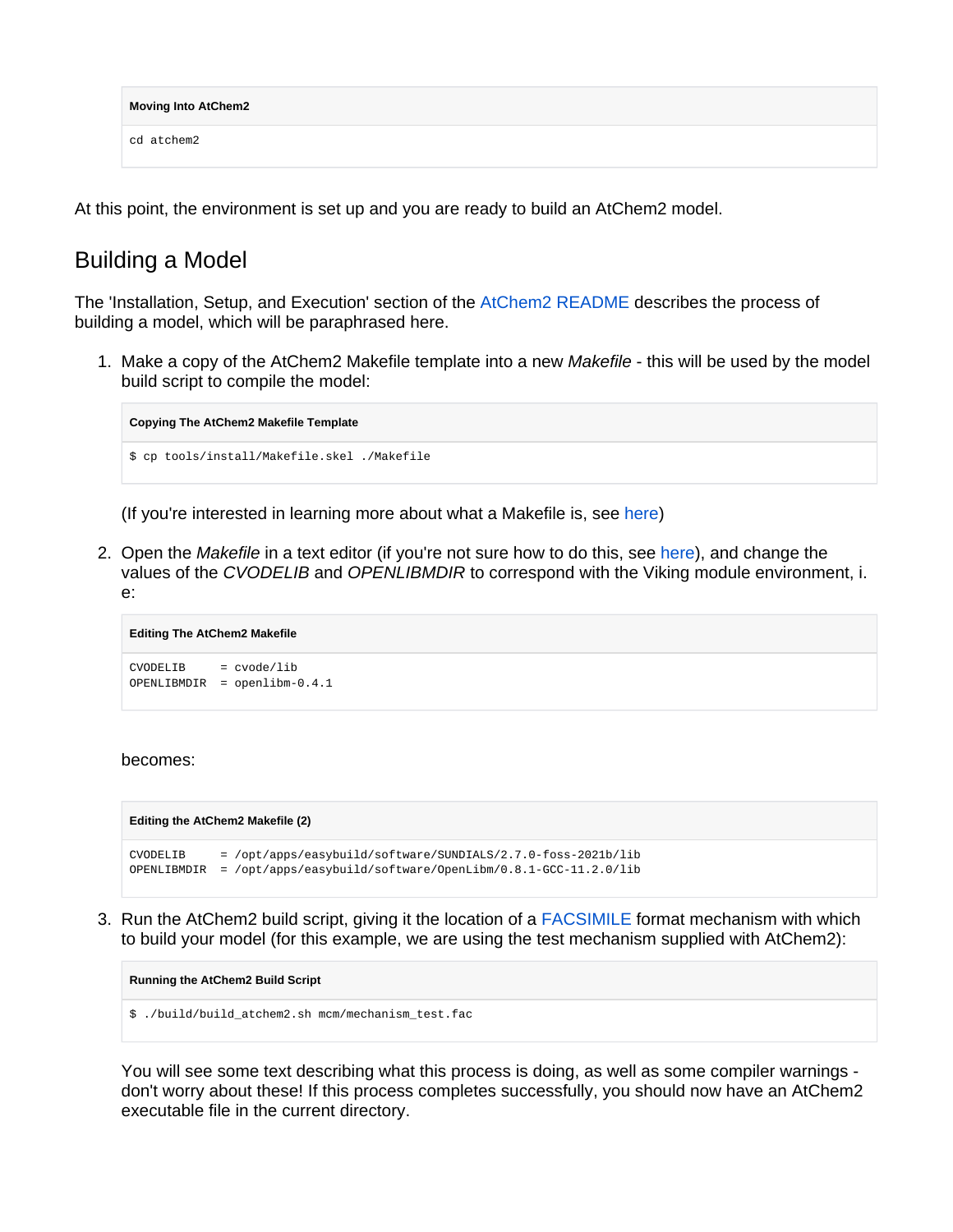4. Test that the mechanism test model built correctly by running it:

**Testing the Model** ./atchem2

If the model runs successful, you should see a 'final statistics' statement in the output that looks like the following:

```
Checking AtChem2 Output
------------------
 Final statistics
------------------
 No. steps = 603 No. f-s = 699 No. J-s = 1003 No. LU-s = 100
 No. nonlinear iterations = 696
 No. nonlinear convergence failures = 0
 No. error test failures = 28
Runtime = 0 Deallocating memory.
```
At this point, you can build and run AtChem2 models, and are ready to start using your own mechanisms and configuring the model parameters for your simulations. Please refer to the [AtChem2 wiki](https://github.com/AtChem/AtChem2/wiki/How-to-run-AtChem2) or the [AtChe](https://raw.githubusercontent.com/AtChem/AtChem2/master/doc/AtChem2-Manual.pdf) [m2 User Manual](https://raw.githubusercontent.com/AtChem/AtChem2/master/doc/AtChem2-Manual.pdf) for comprehensive information about how to work with AtChem2.

## Running a Model

This section will cover the basics needed to get a compiled AtChem2 model running on Viking in batch mode. For a full explanation of Viking job submission, and details on job parameters, see [here](https://wiki.york.ac.uk/x/YZT1C) and [here.](https://wiki.york.ac.uk/x/YpT1C)

### Writing a Job Script

Importantly, a Slurm job script tells Slurm, the Viking job scheduler, what you want to do, how long you want to do it for, and specifies the resources you will need to do it. Whilst you can provide this information every time you want to run a job, using the command-line options to [sbatch,](https://slurm.schedmd.com/sbatch.html) it is convenient to store them in a specially-formatted text file (a 'job script') and tell Slurm to read the information from there instead.

Create a text file in your AtChem2 working directory called atchem2\_mech\_test.sbatch (the name and extension of this script are inconsequential!), containing the following: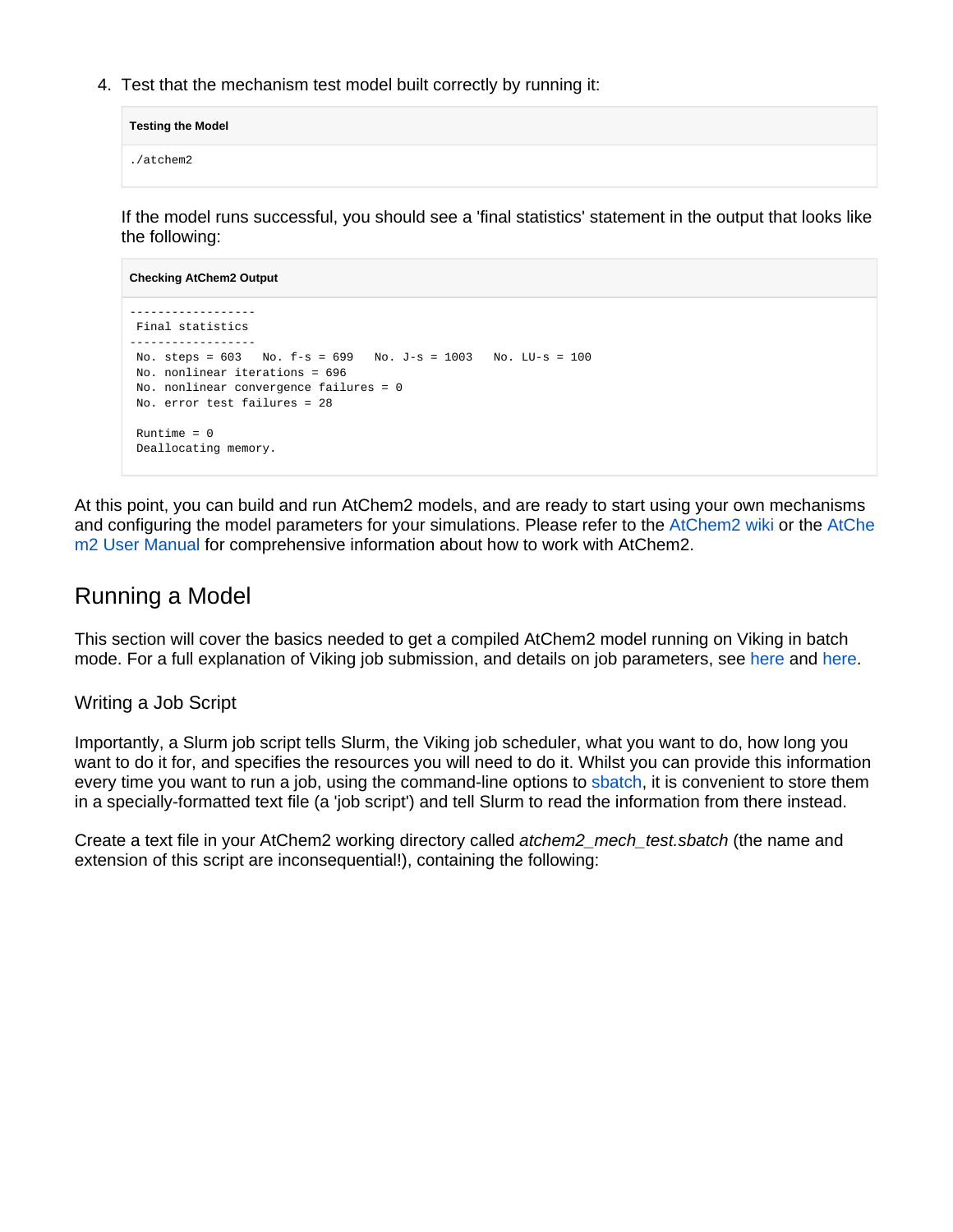#### **Example AtChem2 Job Script**

```
#!/usr/bin/env bash
#SBATCH --job-name=atchem2_mech_test
#SBATCH --mail-user=USERNAME@york.ac.uk
#SBATCH --mail-type=ALL
#SBATCH --output=atchem2_mech_test.log
#SBATCH --account=VIKING-PROJECT-ACCOUNT-CODE
#SBATCH --partition=nodes
#SBATCH --ntasks=1
#SBATCH --cpus-per-task=1
#SBATCH --mem-per-cpu=100MB
#SBATCH --time=00:02:00
cd ${SLURM_SUBMIT_DIR} || exit
module load toolchain/foss/2021b
module load math/SUNDIALS/2.7.0-foss-2021b
module load math/OpenLibm/0.8.1-GCC-11.2.0
./atchem2
```
Take care to replace USERNAME with your University of York username, and VIKING PROJECT ACCO UNT\_CODE with the Viking project code that your supervisor should have given to you when they signed up for a Viking project.

This script achieves the following:

- Sets up some job metadata, including the name of the job, the email address to which all job information should be sent, the name of the file into which the core job output will be stored (not the model outputs, just the diagnostic text that the model produces when you run it), and the code of the Viking project under which the job will be run
- Sets up the job resource requirements:
	- Job will be run in the *nodes* partition (for detail on available Viking resource partitions, see [here](https://wiki.york.ac.uk/x/xQjrCQ) )
	- Job consists of 1 task (1 thing to be done, run an AtChem2 model)
	- Job task needs 1 core
	- Core assigned to the job task needs 100MB of memory (the test AtChem2 run is small!)
	- The job will take no longer than 2 minutes (the test AtChem2 run is short!)
- Specifies what the job should do:
	- Change directory to the directory that the job was submitted from
	- Load the modules that are needed to run AtChem2
	- Run the previously built AtChem2 model

With this job script in place, you are ready to run the model.

### Submitting a Batch Job

With a job script written, submitting the job to Slurm is as straightforward as giving the job script to the sba tch command:

#### **Submitting an AtChem2 Batch Job**

```
$ sbatch atchem2_mech_test.sbatch
```